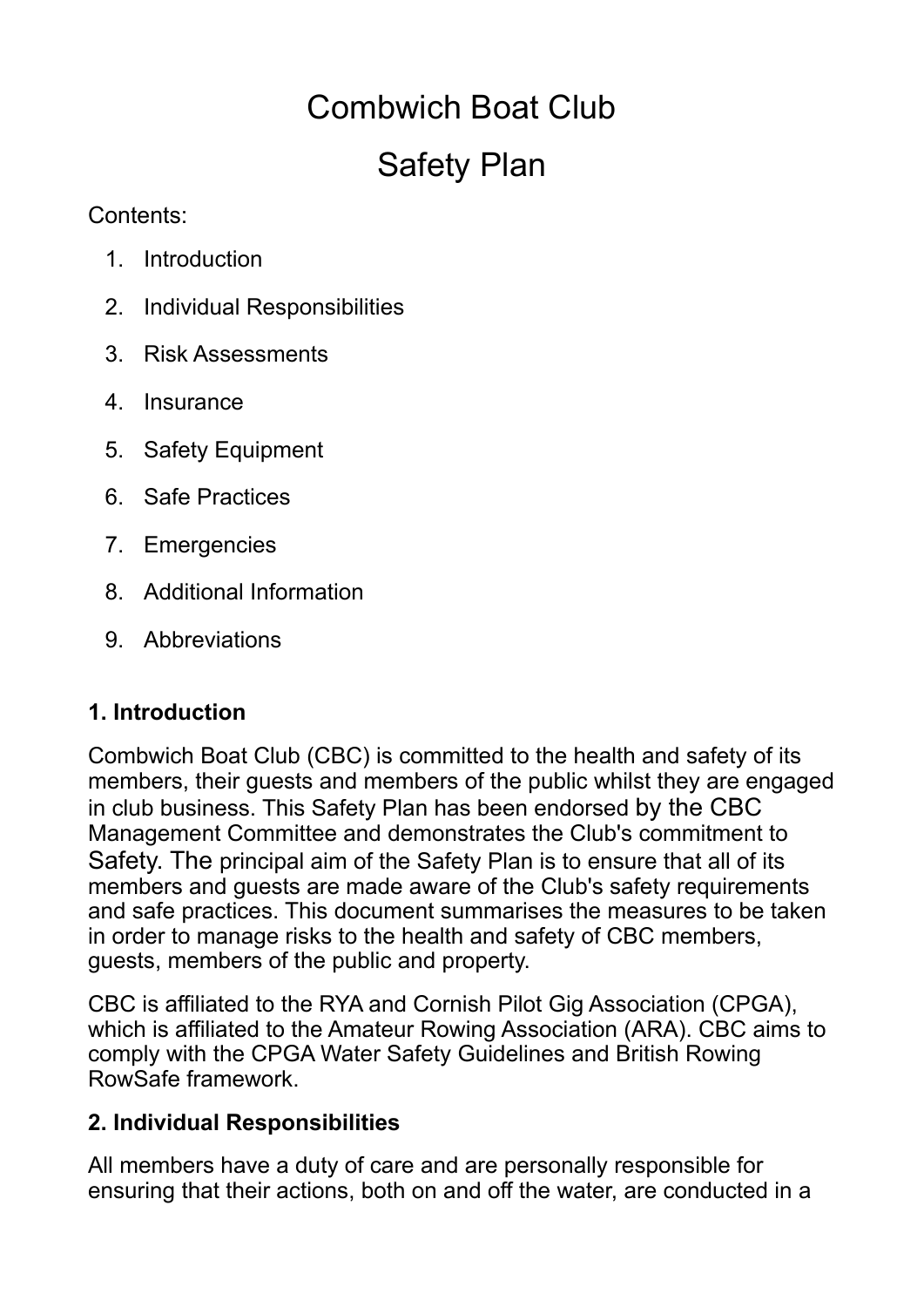manner that does not compromise the safety of themselves or others or property.

All CBC members are required to understand and comply with the requirements of (i) the CPGA Water Safety Guidelines, (ii) the British Rowing RowSafe framework, (iii) the CBC Club Safety Plan and any other temporary or new instructions issued by the Club in respect of safety. All this information is available from the Club Safety Officer and from the relevant websites (section 8). Members are also required to ensure that their guests comply with these requirements.

The noticeboard within the boathouse carries information concerning emergency telephone numbers, emergency procedures, names of trained first aiders and general advice concerning health and safety issues. The accident log is also fixed to the noticeboard. Temporary warnings and information about new hazards are written on white boards in the boathouse. All members must ensure they read and understand these notices.

All members are required to notify the Club Safety Officer or another Committee member of any perceived hazards and any guidance within this safety plan which they consider inappropriate.

#### **3. Risk Assessments**

Risk assessments for all the club's normal activities are presented in presented in a separate document. Additional safety plans and risk assessments must be produced for any specific activities outside the scope of these assessments e.g. regattas, endurance rows. Standing risk assessments will be reviewed following any reported accidents or incidents in order to ensure lessons learnt are incorporated in club practices.

#### **4. Insurance**

The Club has insurance cover for material damage, employer's liability, public liability (including member to member liability), exhibition sites and marine. This insurance is conditional upon the club's compliance with (i) the Highly Flammable Liquids and Liquid Petroleum Gases Regulations 1972, (ii) Fire Extinguishing

Appliance - 12 Monthly Maintenance and (iii) Electrical Circuit Warranty (all electrical circuits to be tested at least once in every 3 years).

# **5. Safety Equipment**

#### *5.1 Boathouse*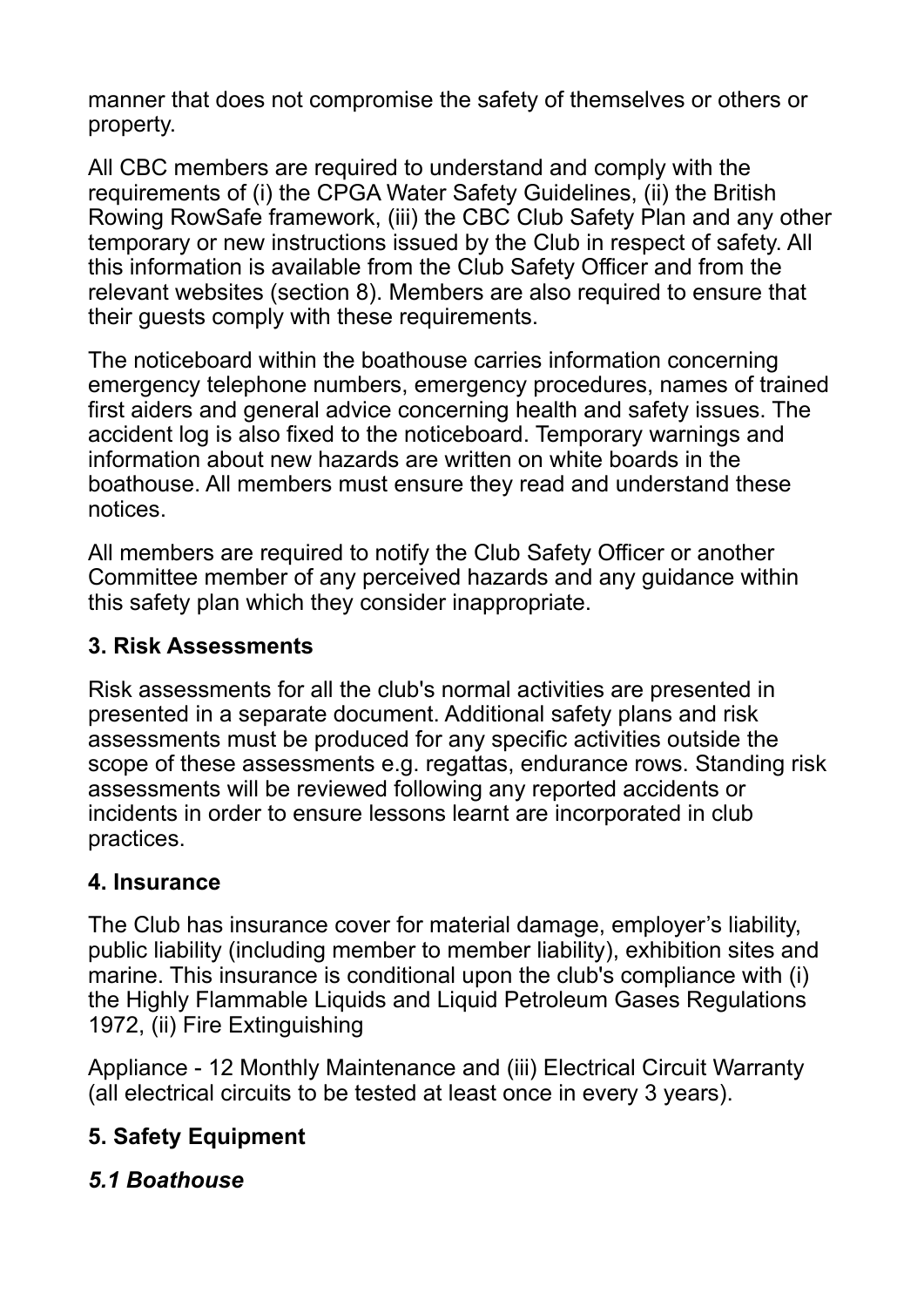The CBC boathouse is located to the rear of the main club. The gig and other craft owned by CBC may be stored in the boathouse. All craft are launched and recovered on the club's slipway but the public slipway in Combwich Village may also be used.

The boathouse fire extinguisher and first aid kit are located as shown in Figure 1. The Club holds a fire extinguisher inspection certificate and arranges annual inspections of the fire extinguisher. The first aid kit is inspected monthly and a log maintained. The Club arranges

periodic inspections of the clubhouse wiring supporting the issue of an electrical circuit inspection certificate in accordance with insurance requirements. [N.B. A public lifebuoy is located on the wooden railing outside the main doors of the boathouse (Figure 1) ].

Smoking is prohibited in the clubhouse and during all rowing, launch, recovery and equipment maintenance activities.

#### *5.2 Personal Flotation Devices*

Personal Flotation Devices (PFDs), which conform to an appropriate standard, are to be made available to all rowers and coxswains.

The wearing of a PFD while on the water is compulsory for all coxswains, all non- swimmers, all junior rowers (under 16), all personnel in the workboat and all drivers and passengers of motorised safety launches. The wearing of a PFD is recommended to all rowers while at sea. No items of clothing must be worn over a PFD.

PFDs are to be stowed in a suitable location in order to minimise deterioration. PFDs are to be periodically inspected and certified by competent persons in accordance with the manufacturer's instructions. Members identifying damage to any PFD must inform the Club Safety Officer. Damaged PFDs will be placed in quarantine until repaired (if feasible).

#### *5.3 Gigs (& Club Boats)*

All gigs and other club craft while at sea must carry a buoyant marine VHF radio. At least one person in the gig (normally and preferably the coxswain) must be competent in using the radio. The radio should be attached to the competent user so it does not become lost if that person enters the water (e.g. capsize).

Each gig while at sea must carry an emergency dry box which contains:-

- a basic first aid kit;
- a thermal exposure blanket: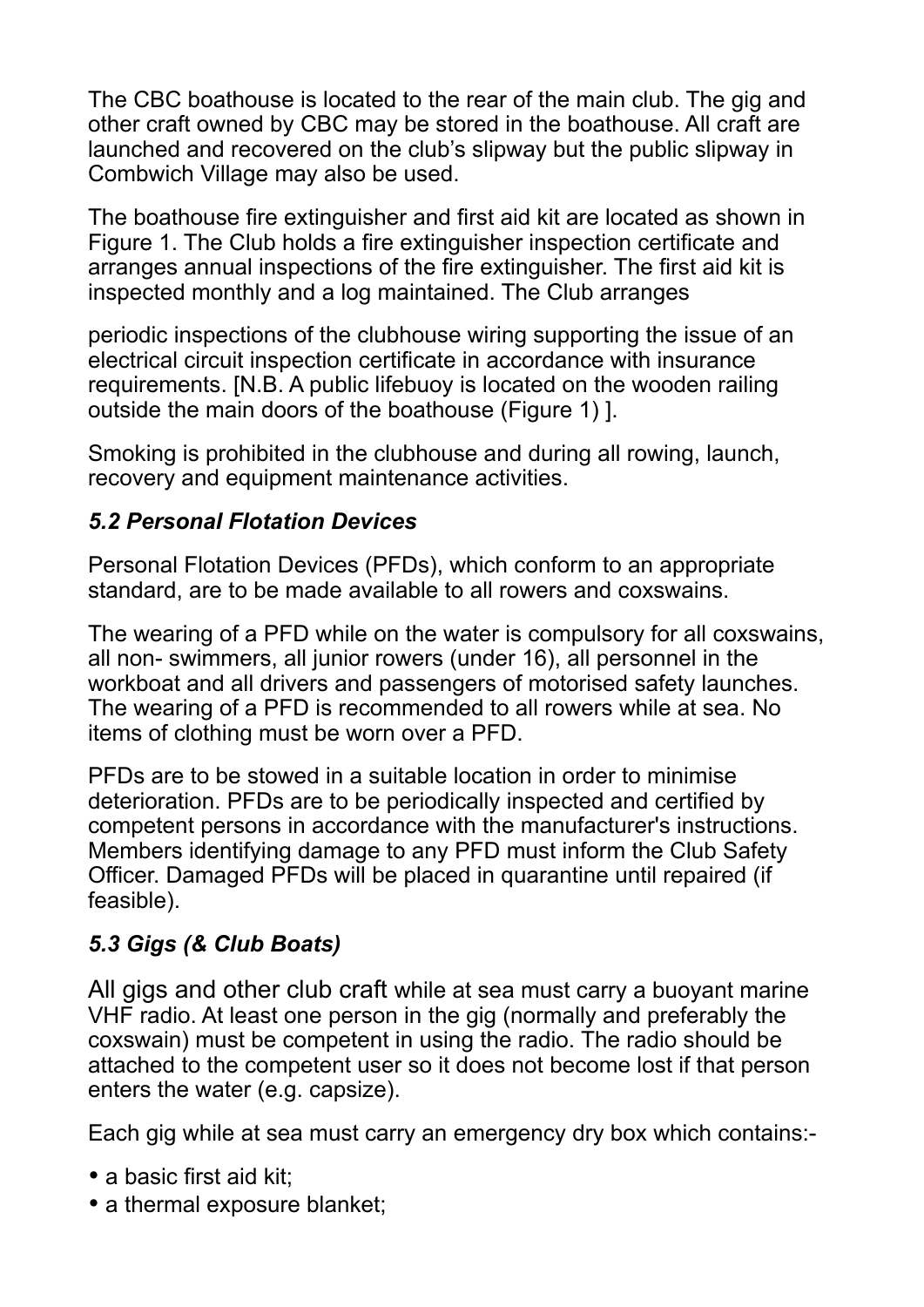- a sharp knife stowed in a sheath; at least two smoke generators;
- a compass:
- a grab line and throw bag;
- a sound signalling device.

An additional dry box (normally stowed in the bow of the gig) contains at least six additional PFDs, one for each rower.

Dry boxes and their contents are inspected monthly and a log maintained.

In addition, each gig while at sea must carry sufficient spare thole pins, a towline and a bailing device (at the very least a bucket).

An all-round white light or a torch must be carried if the rowing session starts less than 1 hour prior to sunset (or less than one hour prior to the coxswain's estimated time when other vessels are likely to show lights due to falling daylight).

All gigs must have a bow fender fitted appropriately.

#### **6. Safe Practices**

This section gives general guidance on safe practices for normal club activities. A risk assessment is available. Additional safety plans, guidelines and risk assessments must be produced for any specific activities outside the scope of this Safety Plan e.g. regattas, endurance rows.

# *6.1 Launch & Recovery of Gigs*

This section mainly concerns launch and recovery of gigs for club rowing sessions, which are, performed on the club slipway immediately in front of the clubhouse. Launch and recovery at the public slipway are mentioned at the end of the section.

The following factors must be assessed by the coxswain and rowers in any crew prior to making a decision to launch a gig for a rowing session:-

- current and forecast weather, tide and sea-state conditions;
- times of high tide, low tide, sunset/falling daylight;
- movements of other vessels e.g., ARCO DART Rowing activity at sea should not be commenced if any of the following criteria are forecast to occur in the intended sea area for the rowing activity during a period of two hours immediately after launch: